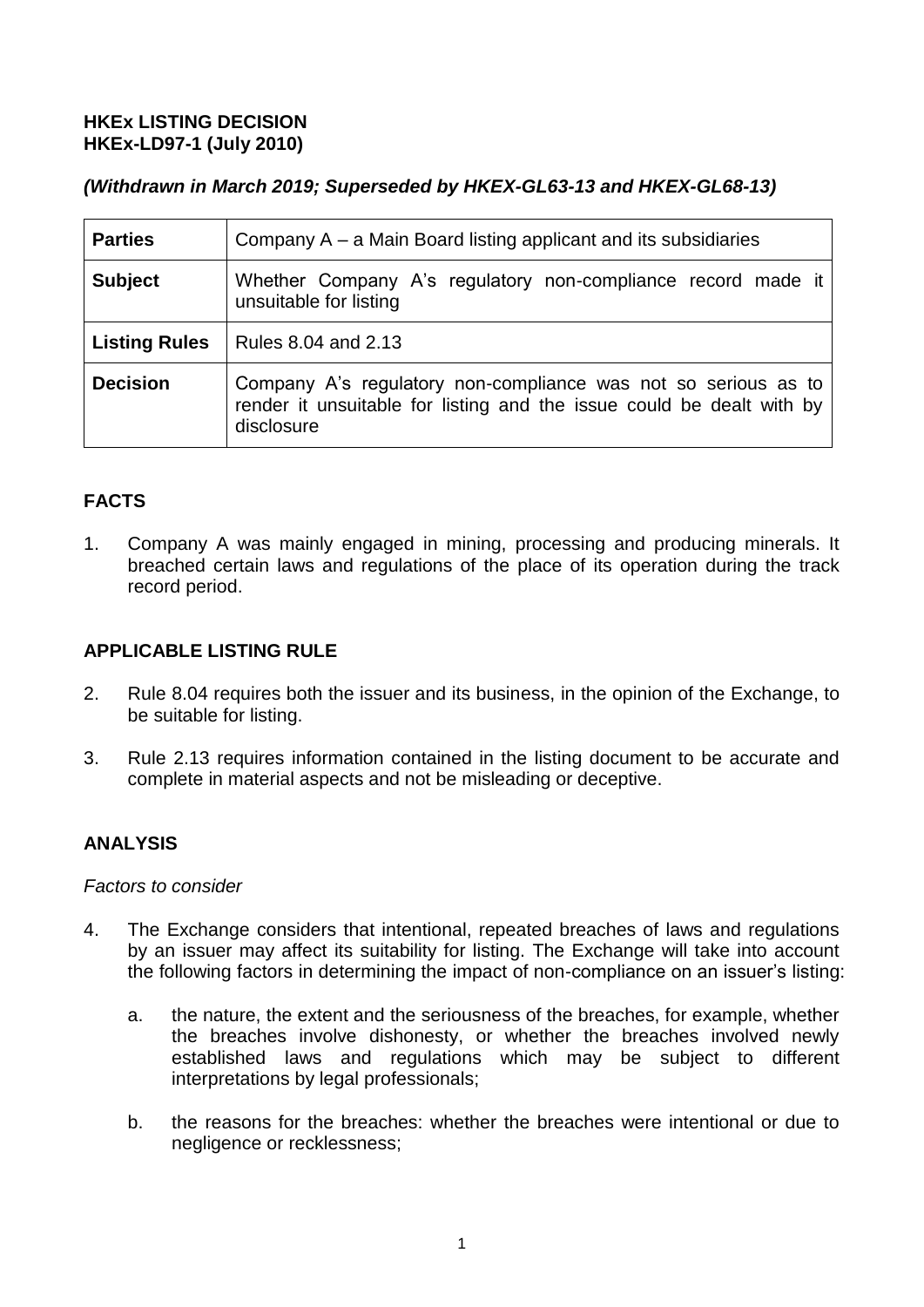- c. the impact of the breaches on the issuer's operations;
- d. the rectification measures adopted; and
- e. the precautionary measures put in place to avoid future breaches.
- 5. The Exchange will normally require the issuer to provide:
	- a. a detailed account of the involvement of the directors and senior management in the breaches; and
	- b. an explanation of whether the directors involved possess the expected qualities to the standard required under Rules 3.08 and 3.09.
- 6. The Exchange will also request the sponsor to provide the basis of its view that the applicant has sufficient internal controls under Rule 3A.15(5) given the regulatory noncompliance matters. On a case by case basis, the Exchange may request the sponsor's view to be disclosed in the prospectus.
- 7. While the Exchange has accepted issuers with non-compliance records for listing, it has also expressed concerns over the applicants' listing where the non-compliance had been more serious and only approved listing after the applicants had demonstrated steady compliance for a reasonable period of time.

#### *Precedent case*

- 8. In one case, during the track record period, the applicant had obtained trade financing from banks by providing invoices which were not supported by actual purchases in order to take advantage of the lower interest rate offered by the banks. Advised by its legal advisers, the applicant stopped the illegal practice when it prepared for listing.
- 9. The Exchange considered that the illegal financing raised serious concerns about suitability for listing. The Exchange also expressed concerns about the directors' suitability to act as directors and the applicant's standard of business conduct.
- 10. The Exchange determined that the applicant's application would only be considered in the future if it could demonstrate that it could operate without the illegal financing for a considerable period of time.
- 11. When the applicant came back to the Exchange in a renewed application to demonstrate continuing compliance, the Exchange was provided with submissions that: (i) the breach was not criminal in nature; (ii) the applicant received confirmation from its PRC legal counsel and the relevant government agencies that the applicant, its directors and senior management would not be subject to any liabilities or penalties in the Mainland as a result of the non-compliance; and (iii) the banks gave confirmation that they would not claim against the applicant for any liabilities arising from the illegal practice. Listing approval was granted on the condition that the applicant adopted a series of measures to strengthen its internal controls.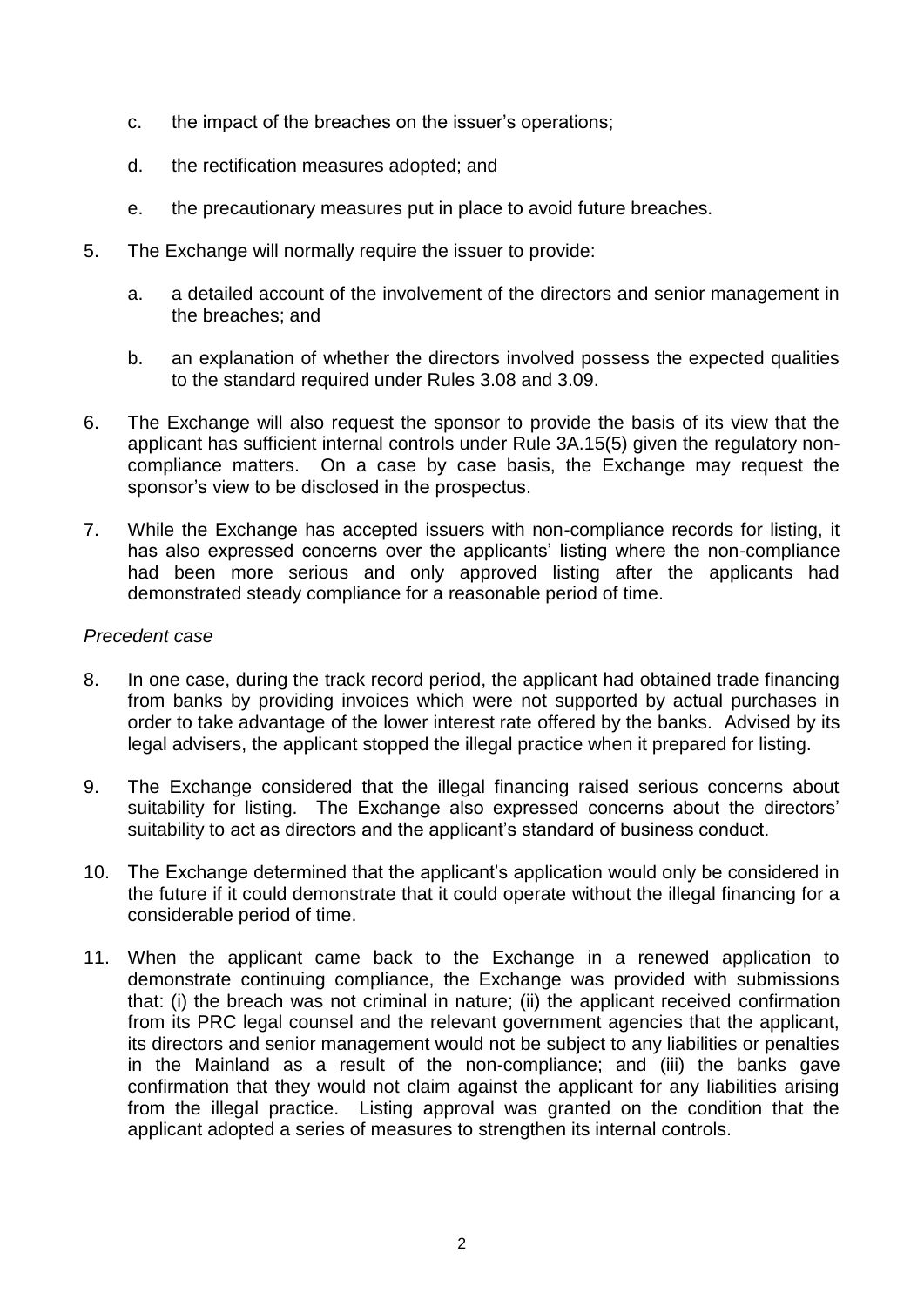#### *Present Case*

12. The Exchange noted that Company A was unable to rectify all the regulatory noncompliance before listing:-

| <b>Details of Non-compliance</b>                                                                                               | <b>Rectification measures</b>                                                                                                                        |
|--------------------------------------------------------------------------------------------------------------------------------|------------------------------------------------------------------------------------------------------------------------------------------------------|
| Failure to provide information and<br>reports as required by the<br>regulator and the condition under<br>its operating licence | Company A undertook to rectify this non-<br>compliance by providing the relevant<br>information to the regulator.                                    |
| Failure to hold all the licences<br>and permits required to conduct<br>its operation                                           | Company A undertook to obtain the required<br>licences and permits. The directors view was<br>that there was no legal impediment to obtain<br>them.  |
| Failure to start site production as<br>required under the licence                                                              | The delay was justified due to the sites'<br>complex nature and Company A expected to<br>commence production in the relevant sites in<br>due course. |
| Failure to maintain sufficient net<br>assets in one subsidiary in<br>accordance with the laws where it<br>operated             | Company A would replenish the insufficient net<br>assets by cash injection before listing                                                            |

- 13. The Exchange also noted that:
	- a. the sponsor considered that Company A's internal control was adequate to ensure compliance with the applicable legal and regulatory requirements;
	- b. the sponsor was satisfied that the non-compliance incidents did not cast doubt on the suitability of the directors;
	- c. the directors had attended training sessions on directors' duties conducted by legal advisers;
	- d. additional personnel were hired to Company A's legal department to ensure compliance with the licence agreements and all applicable laws and regulations;
	- e. Company A undertook to provide updates in its interim and annual results/ reports on the progress of obtaining the outstanding licences and permits, and would publish announcements upon obtaining those licences and permits; and
	- f. the listing document would disclose in tabular form:
		- (i) the details of and reasons for the non-compliance incidents;
		- (ii) the legal opinion on the potential maximum penalty and impact on Company A; and